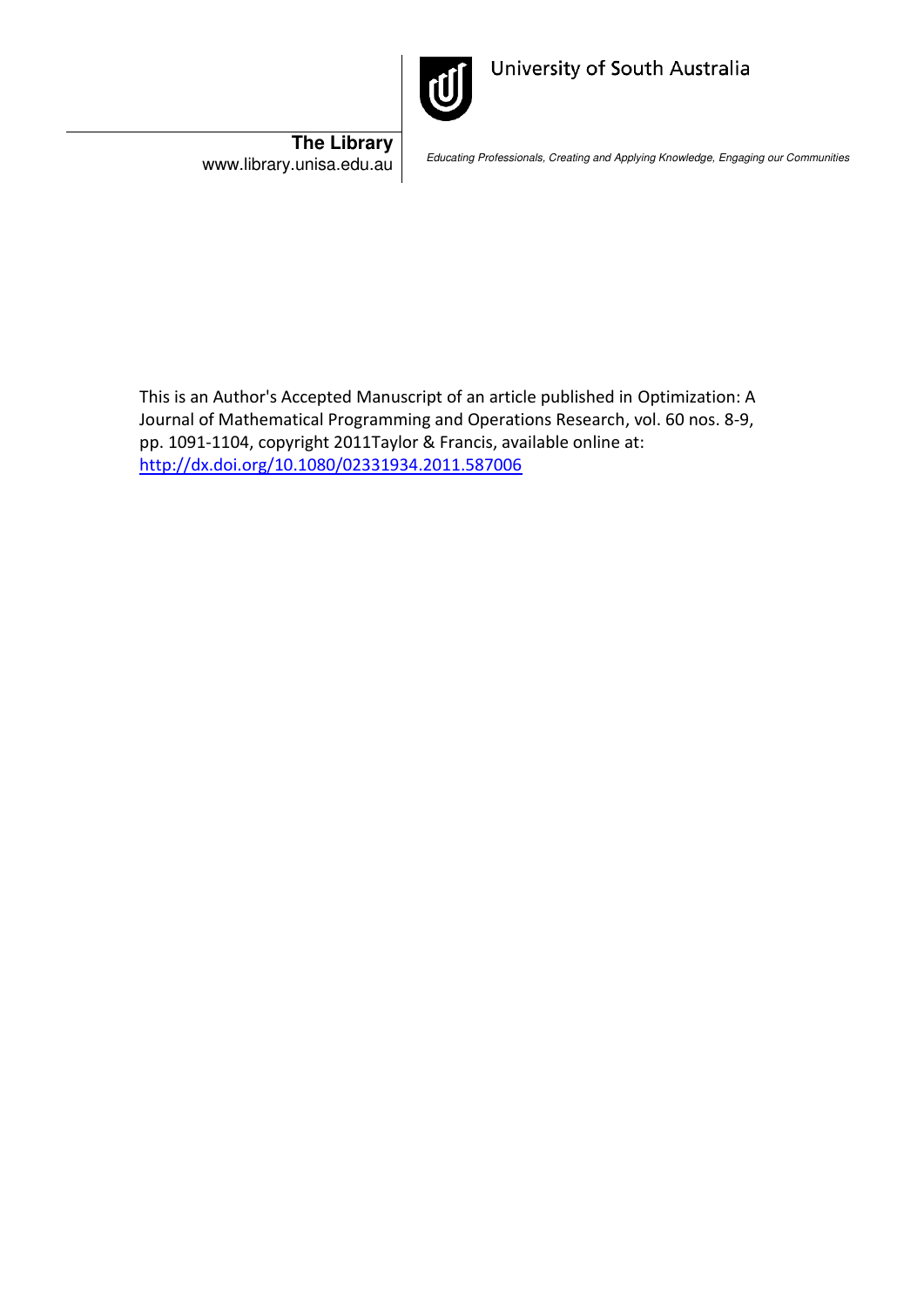# A New Scalarization and Numerical Method for Constructing Weak Pareto Front of Multi-objective Optimization Problems<sup>∗</sup>

Joydeep Dutta<sup>†</sup> C. Yalçın Kaya<sup>‡</sup>

March 21, 2011

#### Abstract

A numerical technique is presented for constructing an approximation of the weak Pareto front of nonconvex multi-objective optimization problems, based on a new Tchebychev-type scalarization and its equivalent representations. First, existing results on the standard Tchebychev scalarization, the weak Pareto and Pareto minima, as well as the uniqueness of the optimal value in the Pareto front, are recalled and discussed for the case when the set of weak Pareto minima is the same as the set of Pareto minima, namely, when weak Pareto minima are also Pareto minima. Of the two algorithms we present, Algorithm 1 is based on this discussion. Algorithm 2, on the other hand, is based on the new scalarizations incorporating rays associated with the weights of the scalarization in the value (or objective) space, as constraints. We prove two relevant results for the new scalarization. The new scalarizations and the resulting Algorithm 2 are particularly effective in constructing an approximation of the weak Pareto sections of the front. We illustrate the working and capability of both algorithms by means of smooth and nonsmooth test problems with connected and disconnected Pareto fronts.

Key words: Multi-objective optimization, Pareto front, efficient set, Tchebychev scalarization, numerical methods, nonconvex optimization, nonsmooth optimization.

### 1 Introduction and Scalarization Techniques

We consider the following multi-objective optimization problem.

$$
(P) \qquad \min_{x \in X} \left( f_1(x), \ldots, f_p(x) \right),
$$

where  $X \subset \mathbb{R}^n$ , and the objective functions  $f_i : \mathbb{R}^n \to \mathbb{R}, i = 1, \ldots, p$ , are continuous. Note that  $f_i$  can in general be nonsmooth and nonconvex. There are two main solution concepts associated with Problem (P), namely the Pareto minimum and the weak Pareto minimum. A

<sup>∗</sup>The authors are grateful to Regina Burachik for lengthy and insightful discussions. They are also indebted for her careful reading of the first draft of the manuscript. The authors thank two anonymous reviewers, whose comments improved the contents and exposition of the paper.

<sup>†</sup>Department of Mathematics and Statistics, Indian Institute of Technology Kanpur, Kanpur, PIN 208016, India. E-mail: jdutta@iitk.ac.in .

<sup>‡</sup> School of Mathematics and Statistics, University of South Australia, Mawson Lakes, S.A. 5095, Australia. E-mail: yalcin.kaya@unisa.edu.au .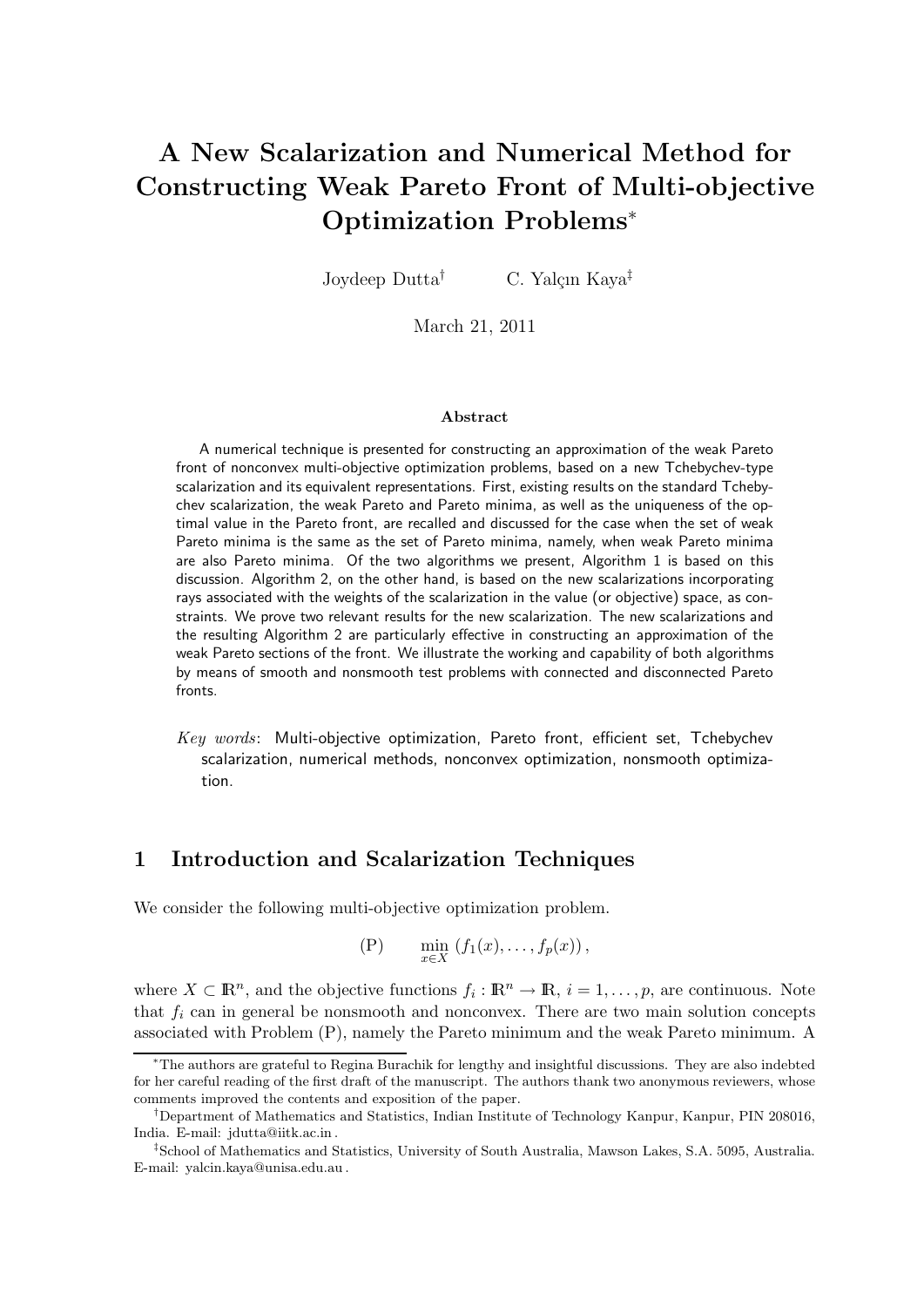point  $x^* \in X$  is said to be a *Pareto minimum* if there exists no  $x \in X$  such that  $f(x) \neq f(x^*)$ and

$$
f_i(x) \leq f_i(x^*)
$$
, for all  $i = 1, ..., p$ .

On the other hand the vector  $x^* \in X$  is said to be a *weak Pareto minimum* if there exists no  $x \in X$  such that

$$
f_i(x) < f_i(x^*) \,, \quad \text{for all } i = 1, \ldots, p \,.
$$

The set of all objective function values at the Pareto and weak Pareto minima is said to be the *Pareto front* (or *efficient set*) of Problem (P) in the objective value space.

For computing a solution of the nonconvex multi-objective optimization problem (P), the following single-objective problem (i.e. scalarization) is often considered [23].

$$
(P_w) \qquad \min_{x \in X} \max \{ w_1 \left( f_1(x) - u_1^* \right), \dots, w_p \left( f_p(x) - u_p^* \right) \},
$$

where  $w_i$ ,  $i = 1, \ldots, p$ , are referred to as weights, and  $u_i^*$ ,  $i = 1, \ldots, p$ , are the respective utopian objective values. A utopian objective vector  $u^*$  associated with Problem (P) consists of components  $u_i^*$  given as  $u_i^* = f_i^* - \varepsilon_i$  where  $\varepsilon_i > 0$  for all  $i = 1, ..., p$  and  $f_i^*$  is the optimal value of the optimization problem,

$$
(\mathbf{P}_i) \qquad \min_{x \in X} f_i(x) \, .
$$

Let  $\overline{x}_i$  be a minimizer of Problem (P<sub>i</sub>). Then  $f_i^* = f_i(\overline{x}_i)$ ,  $i = 1, \ldots, p$ .

Problem  $(P_w)$  is referred to as the *weighted Tchebychev problem* (or Tchebychev scalariza*tion*) because of the weighted Tchebychev norm  $\max_i |w_i (f_i(x) - u_i^*)| = \max_i w_i (f_i(x) - u_i^*)$ appearing in the cost.

The following result is well-known.

**Theorem 1** (Miettinen [23, Theorems 3.4.2 and 3.4.5]) The point  $x^*$  is a weak Pareto minimum of (P) if, and only if,  $x^*$  is a solution of  $(P_w)$  for some  $w_1, \ldots, w_p > 0$ .

Theorem 1 lays the ground for an approximate construction of the Pareto front: One solves Problem  $(P_w)$  with a range of values for the weights,  $w_1, \ldots, w_p$ , and "hopes" to generate points giving a good approximation of the Pareto front.

There has been a great deal of effort by the researchers in the area (especially in recent years) for developing methods to generate an approximation of the Pareto front, see e.g. [1, 7, 8, 9, 10, 11, 13, 14, 15, 16, 18, 22, 24, 25, 27, 29, 30]. In most of these works, various types of scalarization are considered (notably except in [8, 14, 18, 15, 24, 27]), and one of the main concerns in these efforts is to get a more-or-less uniform distribution in the value space of the points found by solving the single-objective problem (or scalarization).

The following result from [26], which we re-word for our purposes and setting, leads to an interesting geometric interpretation.

**Theorem 2** (Ogryczak [26, Theorem 1]) Suppose that the point  $x^*$  is a Pareto minimum of Problem (P) such that

$$
w_1(f_1(x^*) - u_1^*) = \dots = w_p(f_p(x^*) - u_p^*), \tag{1}
$$

for some  $w_1, \ldots, w_p > 0$ . Define the optimal value vector  $(\overline{f}_1, \ldots, \overline{f}_p) := (f_1(x^*), \ldots, f_p(x^*))$ . Then  $(f_1,\ldots,f_p)=(f_1(\overline{x}),\ldots,f_p(\overline{x}))$ , where  $\overline{x}$  is a solution of Problem  $(P_w)$  for the same  $w_1, \ldots, w_p$ , is the *unique* optimal value vector.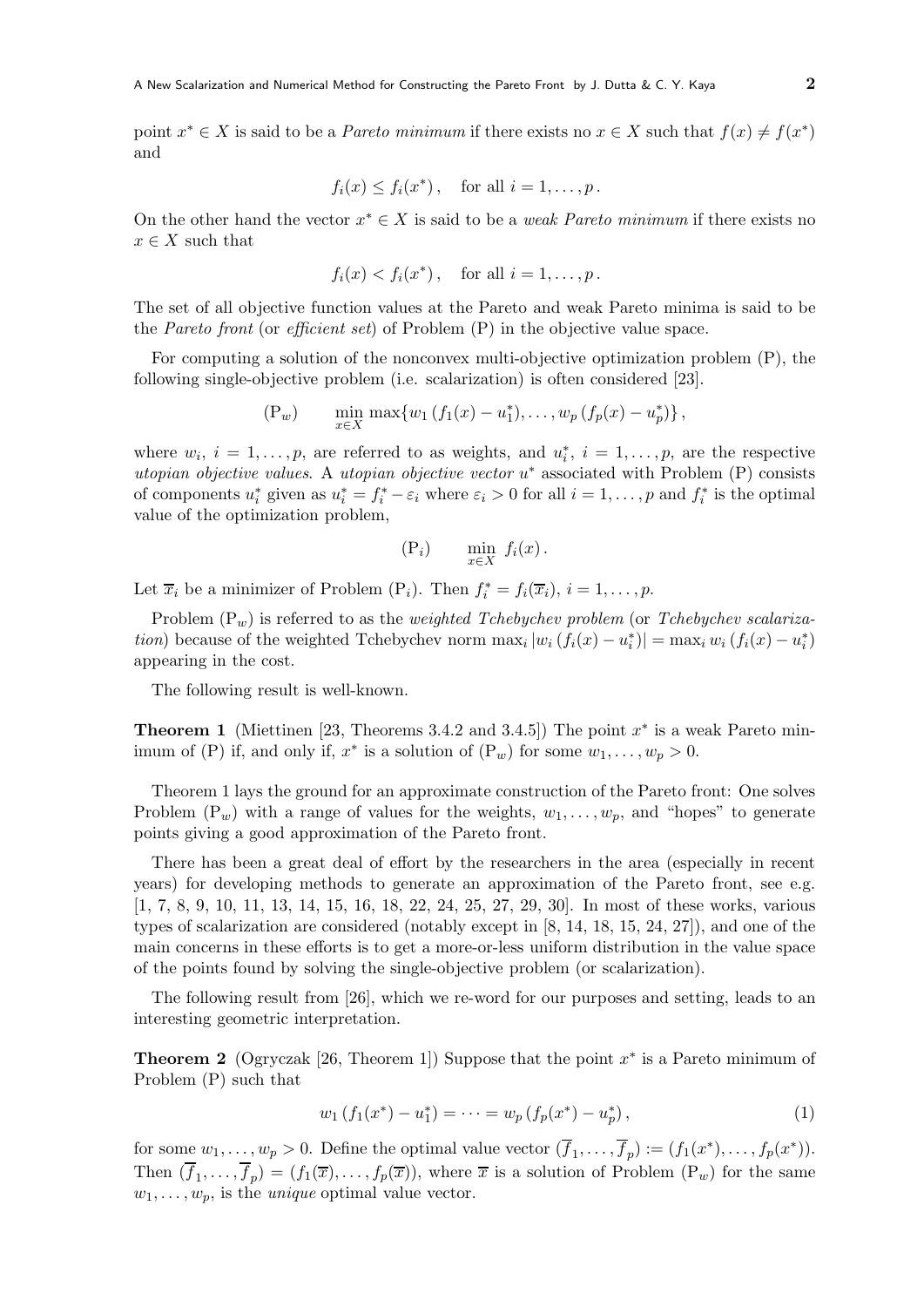A New Scalarization and Numerical Method for Constructing the Pareto Front by J. Dutta & C. Y. Kaya  $3$ 

Note that

$$
w_1(f_1 - u_1^*) = \dots = w_p(f_p - u_p^*),
$$
\n(2)

where  $f_1, \ldots, f_p$  are the coordinates of the value space, represents a ray, i.e. a line segment, with direction  $(1/w_1, \ldots, 1/w_p)$ , emanating from the utopia point  $(u_1^*, \ldots, u_p^*)$ . Let  $f =$  $(f_1,\ldots,f_p)$  and  $v=(1/w_1,\ldots,1/w_p)$ . Then a parametric equation for the ray can simply be written as

$$
f = tv + u^*, \quad t \ge 0. \tag{3}
$$

Theorem 2, combined with Theorem 1, tells us that if the ray given by (1) intersects the Pareto front for some given weights  $w_1, \ldots, w_p$ , and if the point at the intersection is a Pareto minimum (but not only a weak Pareto minimum), then a solution of Problem  $(P_w)$ yields the intersection point on the Pareto front. This result is useful in generating a good approximation of the Pareto front under a special case: In the case when the weak Pareto minima in the front are also Pareto minima, one can use a grid of values for the weights,  $w_1, \ldots, w_p$ , for a "more-or-less evenly spaced" rays and an appropriate choice of the utopia point as a reference point. This idea forms a basis of the methods presented by [9, 10, 11, 25] recently. Our approach differs from these earlier works in that we propose a new scalarization  $(PR_w)$  (see below) with which it is possible to construct an approximation of weak Pareto fronts. We explain a few other advantages of the new scalarization when we introduce it, in sequel.

Note that Problem  $(P_w)$  can equivalently be written, by using a standard trick from mathematical programming, as

$$
(\text{P1}_w) \begin{cases} \min_{x \in X} & \gamma \\ \text{subject to} & w_i \left( f_i(x) - u_i^* \right) \leq \gamma, \quad i = 1, \dots, p. \end{cases}
$$

Problem  $(\text{P1}_w)$  is referred to as *goal-attainment method* [23, 25], as well as *Pascoletti-Serafini*  $(P-S)$  scalarization [9, 10, 11]. With Problem  $(P1_w)$ , one has the advantage over Problem  $(P_w)$ in that, in the case when Problem  $(P)$  is smooth, Problem  $(P1_w)$  is also smooth, for which powerful numerical techniques can be employed to find a solution. However this comes at the expense of p additional constraints and one extra (slack) decision variable,  $\gamma$ , when compared with Problem  $(P_w)$ . Therefore, in the case when Problem  $(P)$  is nonsmooth, Problem  $(P_w)$ should be preferred.

Never the less, it is interesting to note that, in view of Equation (1) and the discussion following Theorems 1 and 2 above, in the case when the set of weak Pareto points is the same as the set of Pareto points in the front, one can re-write Problem  $(Pl_w)$  simply as

$$
\begin{pmatrix} P2_w \end{pmatrix} \begin{cases} \min_{x \in X} & \gamma \\ \text{subject to} & w_i \left( f_i(x) - u_i^* \right) = \gamma, \quad i = 1, \dots, p. \end{cases}
$$

Problem  $(P2_w)$  is referred to as the modified Pascoletti-Serafini scalarization in [9].

In the case when the set of weak Pareto points is not the same as the set of Pareto points in the front, i.e., when there are weak Pareto minima in the front which are not Pareto minima, there is no guarantee anymore that the weak Pareto minimum found by solving Problem  $(P_w)$ , or by solving Problems  $(Pl_w)$  and  $(Pl_w)$ , is at the intersection of the ray associated with the chosen weights. This is detrimental to finding a good spread of points in the Pareto front, which is later illustrated by means of a test problem in Figure  $2(a)$ . Therefore it is necessary to add the expression for the ray as a constraint to the scalarization.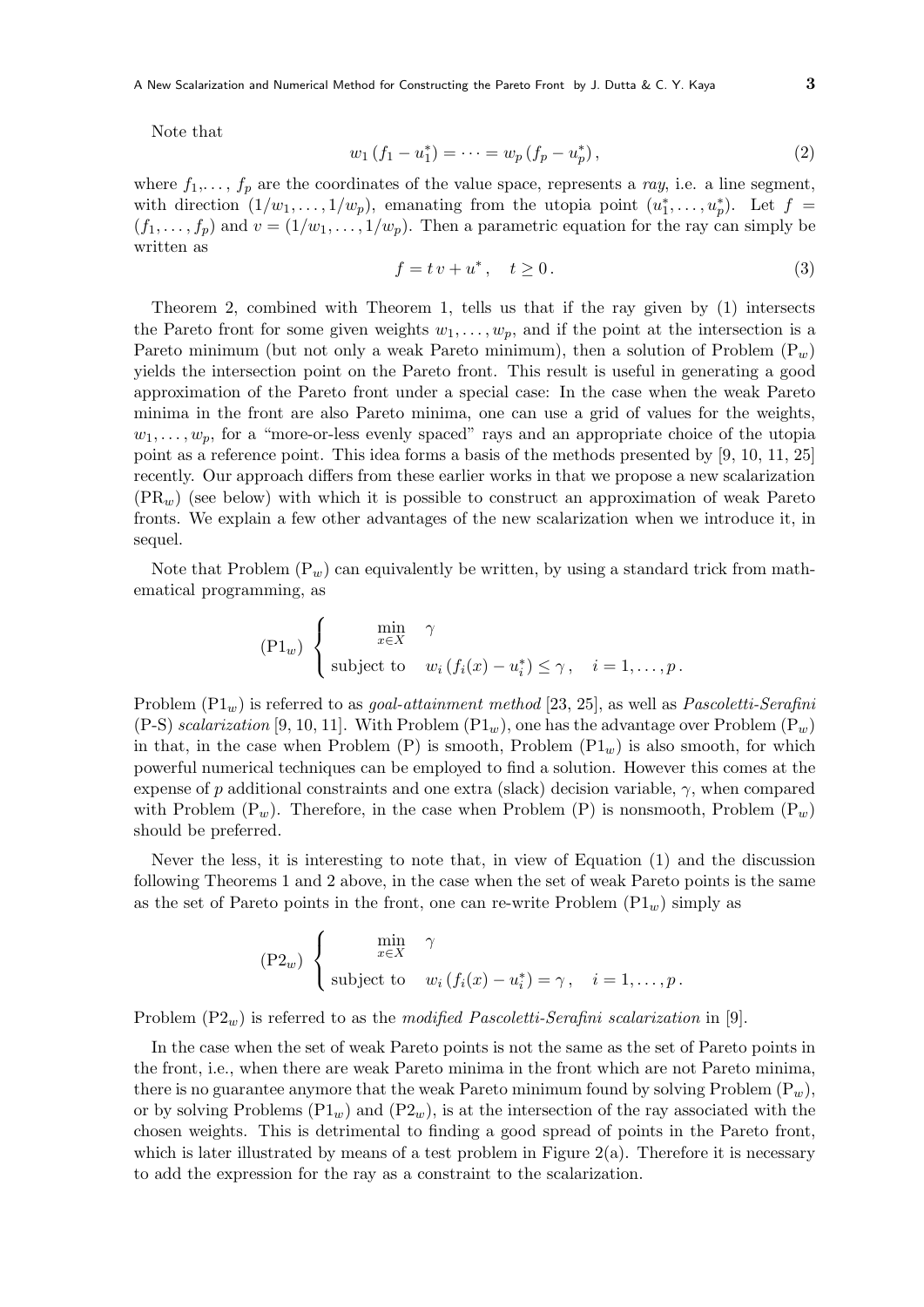In this paper we propose a new Tchebychev-type scalarization, which is the scalarization  $(P_w)$  subject to the ray associated with the choice of weights of the scalarization and a utopia point as the reference point. Namely, we propose

$$
\text{(PR}_w) \begin{cases} \min_{x \in X} & \max_{1 \le i \le p} w_i \left( f_i(x) - u_i^* \right), \\ \text{subject to} & w_i \left( f_i(x) - u_i^* \right) - w_{i+1} \left( f_{i+1}(x) - u_{i+1}^* \right) = 0, \quad i = 1, \dots, p-1. \end{cases}
$$

Note that the  $(p-1)$  equality constraints here represent a ray as in (2). We call this new scalarization Tchebychev scalarization along rays.

For completeness and comparison purposes, we present two algorithms in the paper: Algorithm 1 implements the results in Theorems 1 and 2 using the scalarization  $(P_w)$ ; Algorithm 2 implements the result in Theorem 4 using the scalarization  $(\text{PR}_w)$ . We apply both algorithms to smooth and nonsmooth problems with connected and disconnected Pareto fronts.

It is important to note that the modified P-S scalarization was introduced in [9] more from a theoretical view point rather than a practical view point. Our approach is largely motivated from a practical point of view. Furthermore, the version of the modified P-S problem that we state in our paper as  $(P2_w)$  is a special instance of the family of parametric problem introduced in [9] which is denoted as  $(\overline{SP}(a, r))$ . In our case  $a = u^*$  the vector consisting of utopian values and  $r = (1/w_1, ... 1/w_n)$ . Of course we have chosen  $w_i > 0$  for all i.

In [9] no relation between weak minimal points and the solutions of the modified P-S scalarization problem is given. It is however not apparent that there is any relationship between the weak Pareto points and the solutions of the modified P-S scalarization scheme. The reason for this might be as follows. In the original P-S scalarization, the ordering cone of the multi-objective problem plays a major role. In fact, the assumption that the ordering cone has a non-empty interior is significant in showing that the solution of the P-S scalarization problem corresponds to a weak Pareto point. See [9, Chapter 2] for details. However in the modified P-S scheme we replace the ordering cone with the cone {0}. This cone has no interior and this seems, at this moment, to be the factor stopping us from relating the weak Pareto points with the solution of the modified P-S problem.

In [9] it has been shown that a Pareto minimum point corresponds to the solution of the modified P-S scalarization problem under certain conditions which might not be so easy to verify in practice. To implement the approach in [9] using the modified P-S scheme, one needs to consider a hyperplane in the image space and then have rays originating from each point chosen in the hyperplane. These rays are required to intersect the Pareto front. In our approach we do not require constructing a hyperplane, and we can locate the weak Pareto minimum points quite easily in most cases, for example when the Pareto front is connected.

The rest of our paper is organized as follows. In Section 2, we prove two results about the new Tchebychev scalarization along rays, namely, Theorems 3 and 4. In Section 3, we present Algorithms 1 and 2. In Section 4, we illustrate both algorithms on three test problems and provide discussion. In Section 5, we make conclusions and point to future directions which might be interesting to pursue.

### 2 Results on Tchebychev Scalarization Along Rays

In this section we prove two results in Theorems 3 and 4 concerning the new Tchebychev scalarization along rays. In particular, Theorem 4 lays the ground for Algorithm 2.

The following theorem is analogous to the first part of Theorem 1 (i.e. Theorem 3.4.5 in [23]).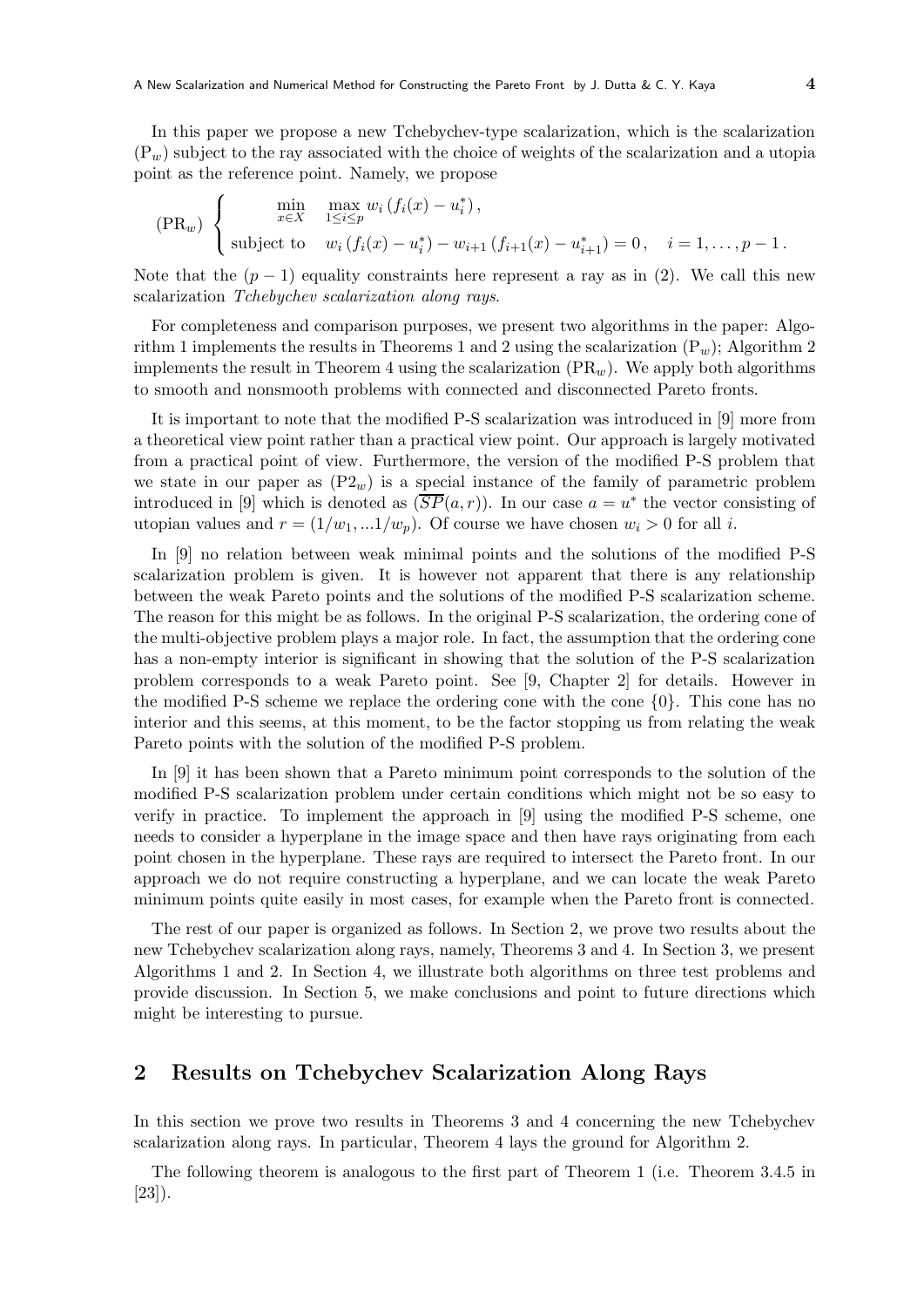**Theorem 3** If  $x^*$  is a weak Pareto minimum of (P) then  $x^*$  is a solution of (PR<sub>w</sub>) for some  $w_1,\ldots,w_p > 0.$ 

Proof. Let  $x^* \in X$  be a weak Pareto minimum. Let

$$
w_i = \frac{\beta}{f_i(x^*) - u_i^*}, \qquad i = 1, \dots, p,
$$
\n(4)

where  $\beta$  is some fixed positive number. With this choice of  $w_i, x^* \in X$  satisfies the equality constraints in (PR<sub>w</sub>). Suppose that  $x^* \in X$  is not a solution of (PR<sub>w</sub>). Then there exists  $\widehat{x} \in X$  satisfying the equality constraints such that

$$
\max_{1 \le i \le p} w_i (f_i(\hat{x}) - u_i^*) < \max_{1 \le i \le p} w_i (f_i(x^*) - u_i^*) = \beta
$$

i.e.

$$
w_i
$$
  $(f_i(\widehat{x}) - u_i^*) < \beta$ , for all  $i = 1, ..., p$ .

Substituting the weights in (4), one gets

$$
\frac{\beta}{f_i(x^*) - u_i^*} \left( f_i(\widehat{x}) - u_i^* \right) < \beta \,,
$$

and, after re-arranging,

$$
f_i(\widehat{x}) < f_i(x^*) \quad \text{for all } i = 1, \dots, p \,, \tag{5}
$$

because  $(f_i(x^*) - u_i^*)$  and  $\beta$  are positive. Inequality (5) is a contradiction with the fact that  $x^*$  is a weak Pareto minimum.

Remark 1 Note that the converse of Theorem 3 is not true, unless the Pareto front is connected. This can be illustrated as follows. Consider a bi-objective problem. Suppose that  $x_1^*$  and  $x_2^*$  are solutions of  $(P_1)$  and  $(P_2)$ , respectively, and let  $f_1^* := f_1(x_1^*), \overline{f}_2 := f_2(x_1^*),$  $f_2^* := f_2(x_2^*)$ , and  $\overline{f}_1 := f_1(x_2^*)$ . The Pareto front is *connected* if and only if the line segment given by  $f_2 = u_2^* + \alpha(f_1 - u_1^*)$  in the value space intersects the Pareto front for all  $\alpha \in$  $[\alpha_{\min}, \alpha_{\max}]$ , where

$$
\alpha_{\min} = \arctan\left(\frac{f_2^* - u_2^*}{f_1 - u_1^*}\right) \quad \text{and} \quad \alpha_{\max} = \arctan\left(\frac{\overline{f}_2 - u_2^*}{f_1^* - u_1^*}\right), \tag{6}
$$

see Figure 1(a). Suppose that the Pareto front is not connected. Then there exists  $u_1^*, u_2^*,$  $w_1$  and  $w_2$  such that the line segment defined by

$$
w_1(f_1(x) - u_1^*) - w_2(f_2(x) - u_2^*) = 0
$$
, for all  $x \in X$ ,

in the objective space does not intersect the Pareto front - see Figure 1(b). Therefore a solution of  $(\text{PR}_w)$  with this equality constraint is not a Pareto minimum.

We can prove the converse of Theorem 3, if we require the Pareto front to be connected.

**Theorem 4** Suppose that the Pareto front associated with Problem  $(P)$  is connected. If  $x^*$ is a solution of  $(PR_w)$  for some  $w_1, \ldots, w_p > 0$ , then  $x^*$  is a weak Pareto minimum of  $(P)$ .

Proof. Since  $x^*$  is a solution of  $(\text{PR}_w)$  for some  $w_1, \ldots, w_p > 0$ ,

$$
w_i
$$
  $(f_i(x^*) - u_i^*) - w_{i+1}$   $(f_{i+1}(x^*) - u_{i+1}^*) = 0, \quad i = 1, ..., p-1$ ,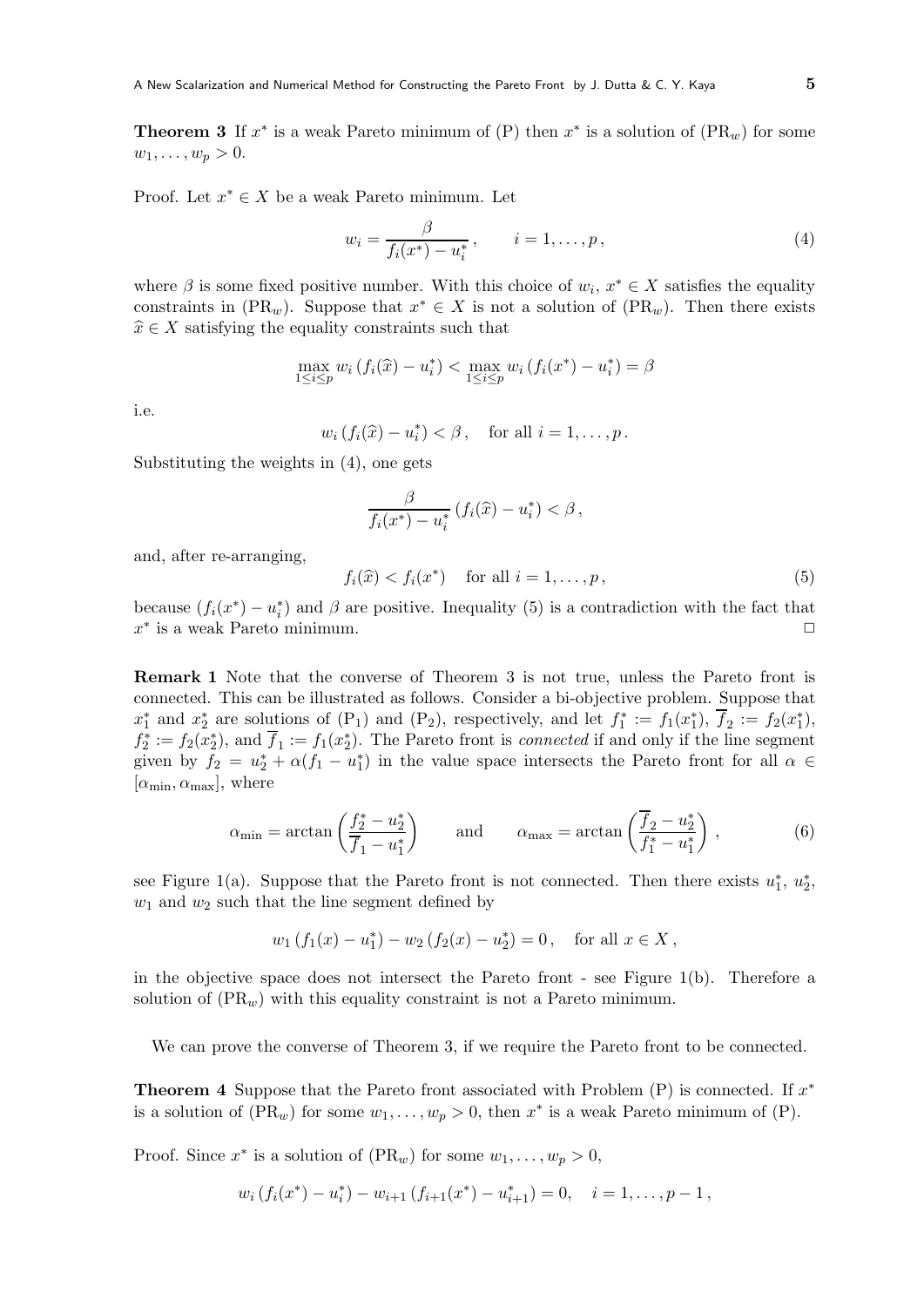

(a) A connected Pareto front

(b) A disconnected Pareto front

Figure 1: Connected and Disconnected Pareto fronts for the biobjective case, and the ray emanating from a utopia point – see Remark 1.

holds. Then one can write down the equalities in (2) which in turn define in the value space the ray  $f = u^* + tv, t \ge 0$ , in (3). So  $f(x^*) = (f_1(x^*), \ldots, f_p(x^*))$  is a point in the ray, for some  $t \geq 0$ .

We claim that  $x^*$  solves (P), i.e.  $x^*$  is a weak Pareto minimum. In other words, we claim that  $f(x^*)$  is an intersection point of the ray with the Pareto front.

Assume on the contrary that  $x^*$  is not a weak Pareto minimum. Then, because the Pareto front is connected, there exists  $\hat{x} \in X$  such that  $f(\hat{x})$  is an intersection point of the ray with the Pareto front and that

$$
f_i(\hat{x}) - u_i^* < f_i(x^*) - u_i^*
$$
 for all  $i = 1, ..., p$ .

Since  $w_1, \ldots, w_p > 0$ , we have

$$
w_i
$$
  $(f_i(\hat{x}) - u_i^*) < w_i$   $(f_i(x^*) - u_i^*)$  for all  $i = 1, ..., p$ .

Hence

$$
\max_{1 \le i \le p} w_i (f_i(\hat{x}) - u_i^*) < \max_{1 \le i \le p} w_i (f_i(x^*) - u_i^*)
$$

This contradicts the fact that  $x^*$  solves  $(\text{PR}_w)$ .

### 3 Two Algorithms

Here we provide two algorithms for constructing an approximation of the Pareto front of biobjective problems. In each algorithm, we generate a grid of weights in a similar way they are generated in [7, 9, 25]. The procedures we describe here can be generalized to three or more objective cases by taking the methods of weight grid generation described in [7, 9, 25], as a basis, which should be considered as future work.

Algorithm 1 uses the results given in Theorems 1 and 2, in that a solution of Problem  $(P_w)$ gives a unique point in the Pareto front in the value (i.e. objective) space. Although Algorithm 1 does not utilize rays, if the solution of Problem  $(P_w)$  is Pareto (or weak Pareto which is also Pareto), then the point found is along the ray associated with the weights chosen, in the value space. If the solution of Problem  $(P_w)$  is only weak Pareto, but not Pareto,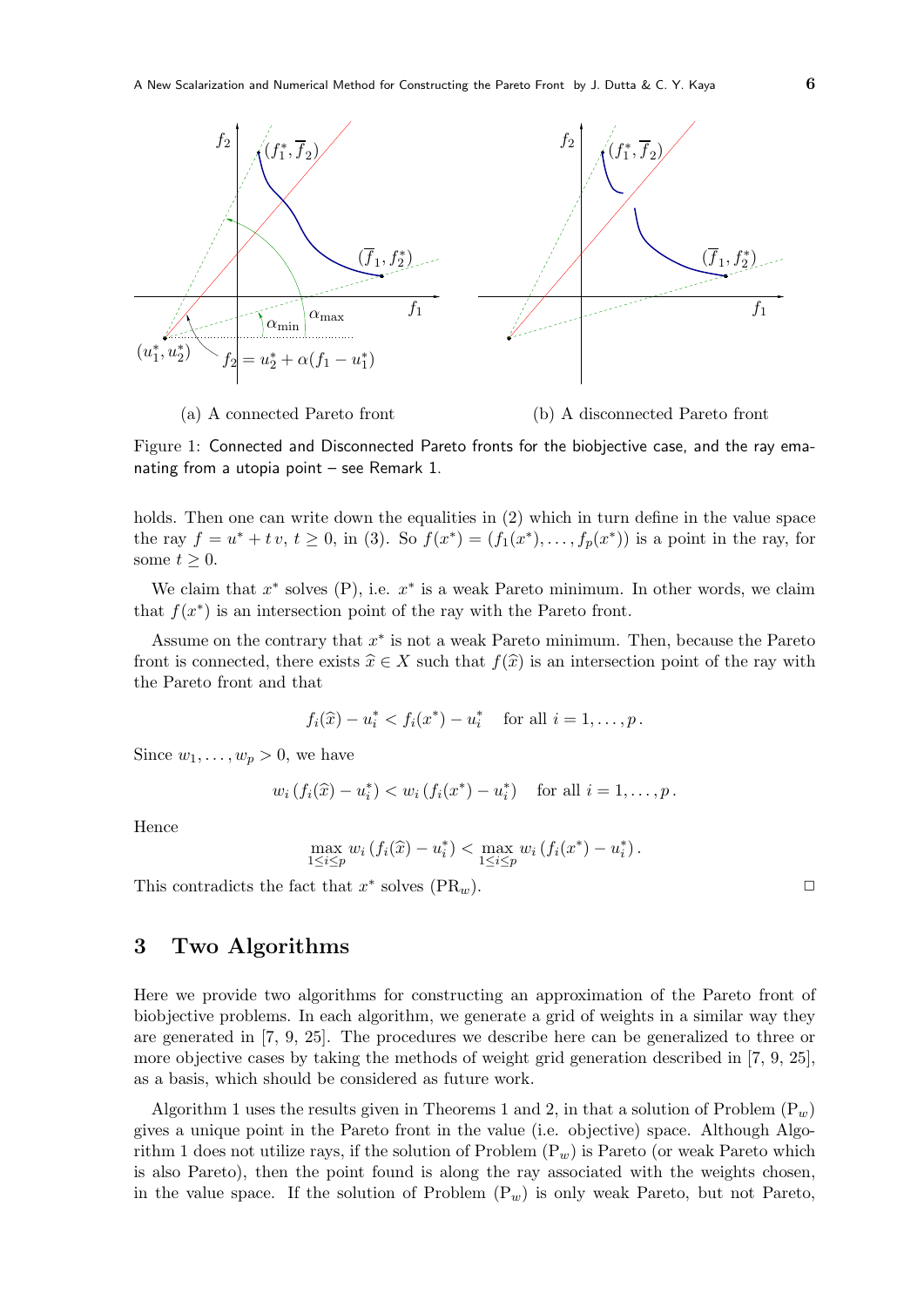Theorem 1 still guarantees that the solution point will be in the Pareto front, albeit Theorem 2 will no longer ensure that the solution point will be in the ray associated by the chosen weights. The latter situation can result in a non-uniform spread of the points found, as later depicted in Figure 2(a).

To address the difficulties of Algorithm 1 metioned above, we propose Algorithm 2, which uses the result given in Theorem 4: If a ray associated with the chosen weights intersects the Pareto front, Problem  $(\text{PR}_w)$  yields a point in the Pareto front in the value space, even if the solution point is only a weak Pareto minimum.

Algorithm 2 uses rays formed by a range of values of the weights, just like Algorithm 1 does. In fact, Steps  $0.0-k.1$  of both algorithms, for varying the values of the weights corresponding to a range of rays, are identical. In principle, there is no way to know in advance if a ray intersects the Pareto front, especially in the case when the Pareto front is disconnected. So, a solution of Problem  $(\text{PR}_w)$  (if it exists) may not be a Pareto minimum. We eliminate such solutions by carrying out a "weeding out" procedure in the final step of Algorithm 2.

#### Algorithm 1 (Tchebychev)

Step 0.0 (Initialization) Choose the utopia parameters,  $\varepsilon_1, \varepsilon_2 > 0$ . Set the number of discrete points,  $(N + 1)$ , in the Pareto front. Set  $k := 1$ .

#### Step 0.1 (Boundary of the front)

- (a) Find  $\bar{x}$  that solves Problem (P<sub>1</sub>). Let  $f_1^* := f_1(\bar{x})$  and  $\bar{f}_2 := f_2(\bar{x})$ . Mark a boundary point in the Pareto front:  $\overline{f}^0 := (f_1(\overline{x}), f_2(\overline{x}))$
- (b) Find  $\bar{x}$  that solves Problem (P<sub>2</sub>). Let  $\bar{f}_1 := f_1(\bar{x})$  and  $f_2^* := f_2(\bar{x})$ . Mark a boundary point in the Pareto front:  $\overline{f}^N := (f_1(\overline{x}), f_2(\overline{x})).$
- **Step 0.2 (Utopia point)** Set  $u^* := (u_1^*, u_2^*)$  with  $u_i^* := f_i^* \varepsilon_i$ ,  $i = 1, 2$ .
- Step 0.3 (Range of angles for the rays) Compute  $\alpha_{\min}$  and  $\alpha_{\max}$  using (6). Set the increment,  $\Delta \alpha := (\alpha_{\text{max}} - \alpha_{\text{min}})/N$ .
- Step k.1 (Angle and weights for a ray) Set  $\alpha := \alpha_{\min} + k \Delta \alpha$ . Set  $w_1 := \sin \alpha$  and  $w_2 := \cos \alpha.$
- Step k.2 (A Pareto minimum) Find  $\bar{x}$  that solves Problem  $(P_w)$ . Assign a point in the Pareto front:  $\overline{f}^k := (f_1(\overline{x}), f_2(\overline{x})).$
- Step k.3 (Stopping criterion) If  $k = N$  then STOP. Otherwise, set  $k := k + 1$ , and go to Step  $k.1$ .

#### Algorithm 2 (Tchebychev Along Rays)

- **Step 0.0–Step k.1** Do the same as in Steps  $0.0-k.1$  of Algorithm 1.
- Step k.2 (A candidate for a Pareto minimum) Find  $\overline{x}$  that solves Problem (PR<sub>w</sub>). Assign a candidate point for the Pareto front:  $\overline{f}^k := (f_1(\overline{x}), f_2(\overline{x})).$
- Step k.3 (Completion of cycle) If  $k = N$  then go to Step  $(N + 1)$ . Otherwise, set  $k := k + 1$ , and go to Step k.1.
- Step  $(N + 1)$  (Weeding out non-Pareto points) For each  $i = 0, \ldots, N$ , if there exists  $j = 0, \ldots, N$  such that  $f_1^j < f_1^i$  and  $f_2^j < f_2^i$ , then eliminate  $\overline{f}^i$ .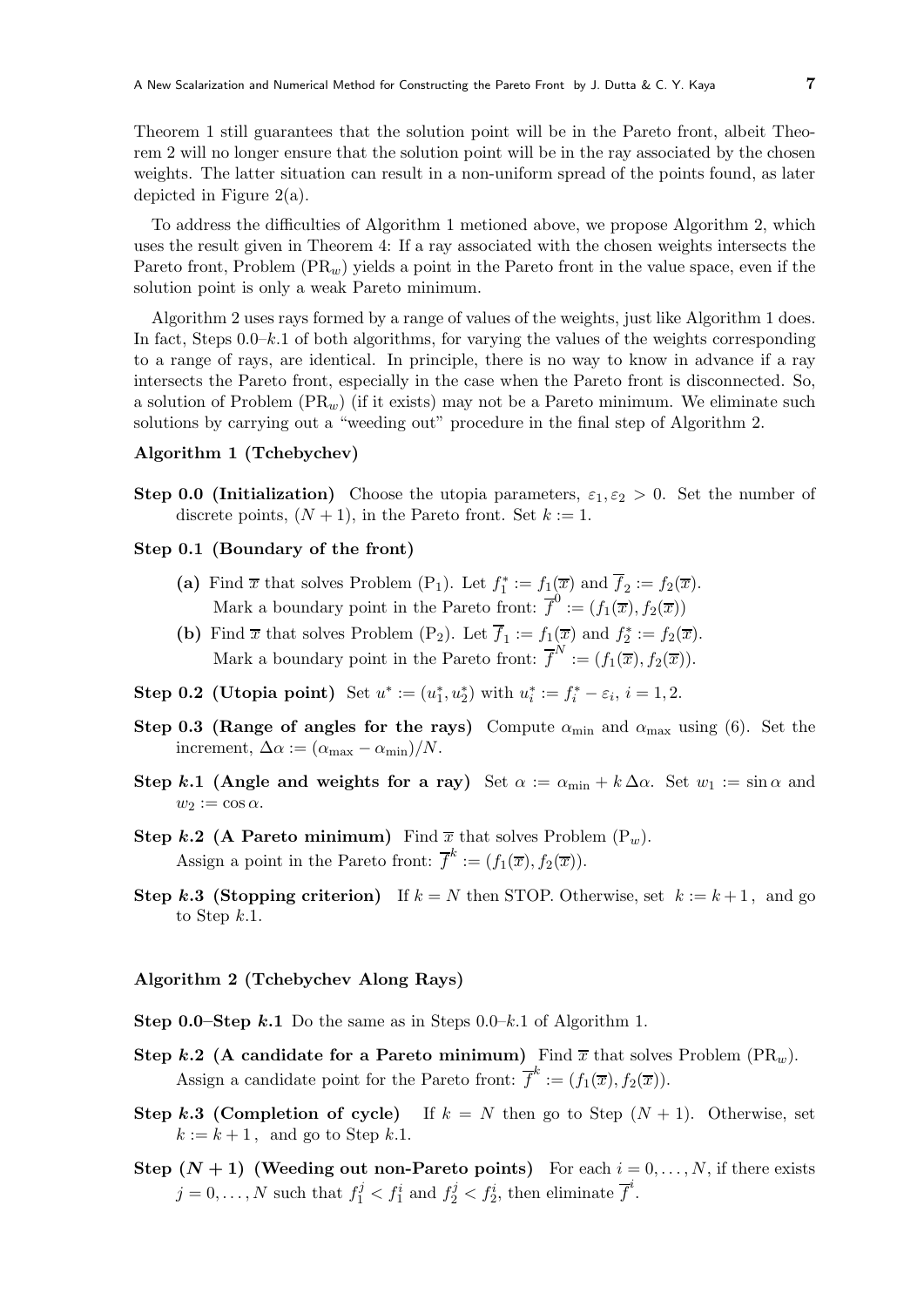In either algorithm, in order to get a good spread of points in the Pareto front, it would be useful to choose the weights  $w_1, w_2 > 0$  uniformly (e.g. over a grid) and make the utopia point  $(u_1^*, u_2^*)$  far enough from the ideal point, and thus, far from the front (by choosing the utopia parameters,  $\varepsilon_1, \varepsilon_2 > 0$ , large enough). Numerical illustrations in the next section will clarify this comment further.

In Step k.2 of both Algorithms 1 and 2, it is necessary to employ a nonsmooth numerical technique. In the case the (original) multi-objective problem is nonsmooth, a nonsmooth numerical method would also be necessary for Step 0.1. In the application of Algorithms 1 and 2 to the test problems that we study in the next section, we have used the deflected subgradient method [3, 4, 5, 6]. In solving the subproblems of the deflected subgradient method, we have used Matlab's fminsearch which implements the Nelder-Mead method [21], as well as the freeware SolvOpt [19] which implements Shor's r-Algorithm [28].

It should be pointed out that if the approximation of the front is not done over a sufficiently fine grid, i.e., if the resulting approximation points are not close enough to one another, then the weeding out procedure may not eliminate some of the non-Pareto points. Never the less, in the numerical experiments presented in the next section, the weeding out procedure seems to be serving the purpose reasonably well.

Another approach which has similar geometric features to those of ours is the Normal Boundary Intersection (NBI) method due to Das and Dennis [7]. Just like our approach, the NBI method finds a point in the lower-boundary of the feasible objective set and may generate a point which is not a Pareto or weak Pareto minimum. Thus the weeding process has to be common to both. There are however significant differences. The multiobjective optimization problem that the NBI approach studies has a compact feasible set, although theoretically there is no such requirement in our case. We only require the feasible set to be closed. Our method and the NBI method fundamentally differ in the way they find the lower boundary of the feasible objective space. In the NBI approach one first constructs a set called CHIM (convex hull of individual minima), and then moves from a point in CHIM, along a direction normal to the set CHIM, towards the lower part of the boundary of the convex objective space. In our case, however, geometrically speaking, we find a point of the lower boundary of the objective feasible set by using rays emanating from a utopia point. The subproblems, or the scalarization used, in the two methods, also differ: while we employ a new scalarization, called Tchebychev scalarization along rays, the NBI method uses a scalarization akin to  $(P2_w)$ .

## 4 Numerical Illustration

In this section we illustrate numerical implementations of Algorithms 1 and 2 we presented in the previous section on three test problems.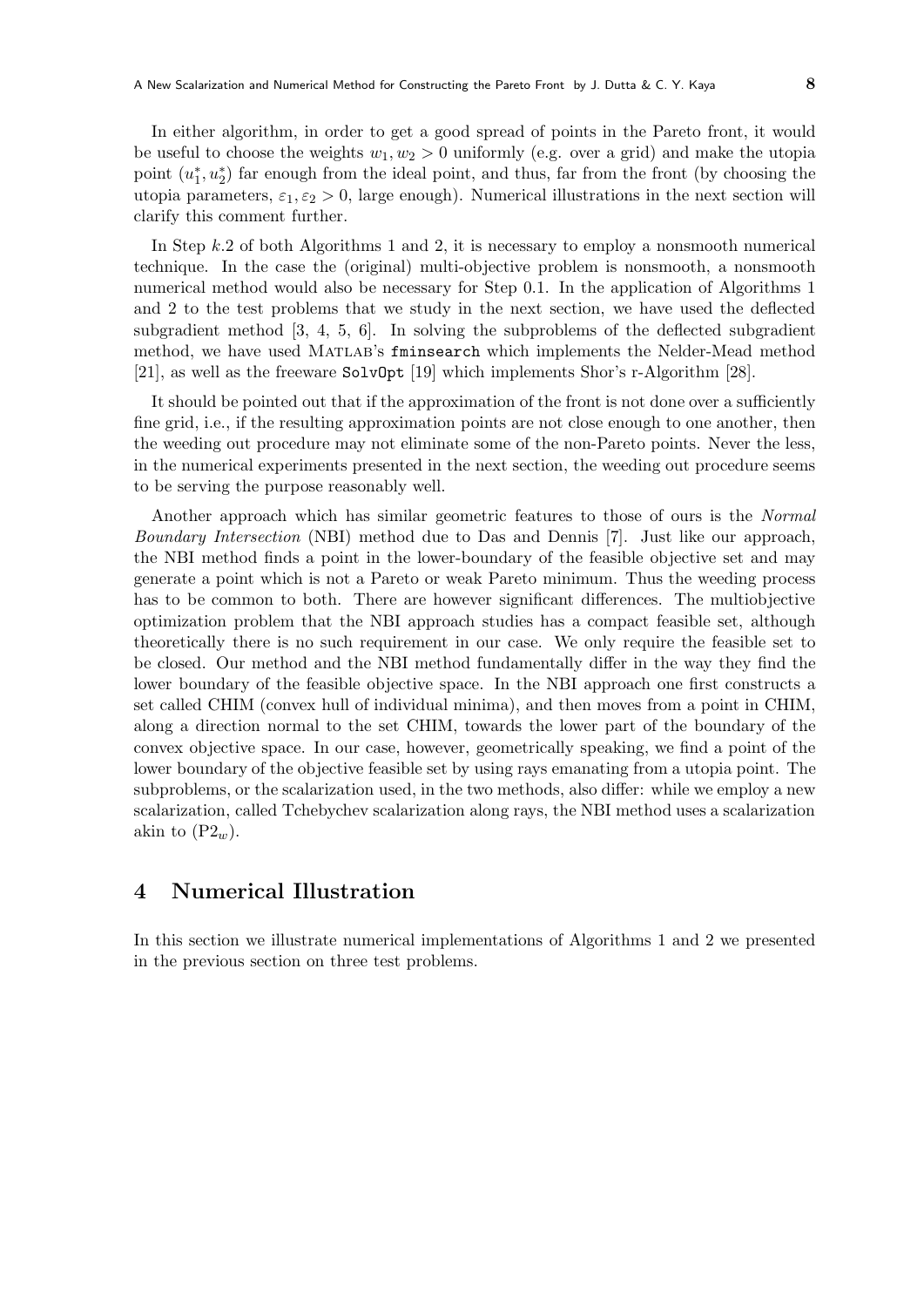#### 4.1 Problem 1

A test problem introduced in [29] has also been used in many other studies – see e.g. [8, 9, 10]. We modify this problem by adding a nonsmooth (third) constraint as follows.

$$
\begin{aligned}\n\min \quad &(x_1, \ x_2) \\
\text{subject to } -x_1^2 - x_2^2 + 1 + 0.1 \cos(16 \arctan(x_1/x_2)) \le 0, \\
&(x_1 - 0.5)^2 + (x_2 - 0.5)^2 - 0.5 \le 0, \\
&0.2 - \max\{|x_1 - 0.6|, |x_2 - 0.7|\} \le 0, \\
&0 \le x_1, x_2 \le \pi.\n\end{aligned}
$$

As a result of the addition of the nonsmooth constraint, the Pareto front has a portion where the weak Pareto points are not Pareto. By devising this nonsmooth version of the problem, which has not been studied elsewhere, we would like to illustrate the effectiveness of Algorithm 2.

In both Algorithms 1 and 2, the utopia parameters are taken to be  $\varepsilon_1 = 5$  and  $\varepsilon_2 = 5$ . So the utopia point,  $u^* \approx (-4.9583, -4.9583)$ . We set  $N = 30$ . At portions of the Pareto front where the points are either Pareto or weak Pareto which are also Pareto, that portion of the front can be obtained by Algorithm 1 with a nice spread of points, as shown in Figure  $2(a)$ . It is worth noting that these points coincide with those obtained along rays by Algorithm 2, which are depicted in Figure 2(b). However, the portion of the front where weak Pareto points are not Pareto cannot be generated well by Algorithm 1, as can be seen in Figure 2(a). Algorithm 2 can generate the complete portion with weak Pareto points, as illustrated in Figure 2(b) before weeding out. Figure 2(c) depicts an approximation of the front generated by Algorithm 2, after weeding out. To emphasize the capability of Algorithm 2 further, we also construct an approximation of the Pareto front with twice as many rays, i.e. with  $N = 60$ , as shown in Figure 2(d).

It should be noted that because the utopia (or reference) point is far enough from the front, the rays, although emanating from a single point, appear to be almost parallel. This, together with equal increments in the weights, helps a more-or-less uniform spread of the points computed.

### 4.2 Problem 2

We consider another problem with a disconnected Pareto front, which is taken from [27]. This problem was also used in [15] to illustrate a technique for finding Pareto points without using a scalarization. We provide the problem as an example where Algorithm 2 can help even in the case when all weak Pareto points in the front are also Pareto points (see Figure 3(c) for the resulting "full" front) where Algorithm 1 was supposed to do the job, but could not.

In both algorithms, the utopia parameters are taken as  $\varepsilon_1 = 10$  and  $\varepsilon_2 = 10$ . So the utopia point,  $u^* \approx (-3.1666, -10.000)$ . Also  $N = 30$ . According to the underlying theory Algorithm 1 is expected to do the job; however because of the large jump from one portion of the Pareto front to the other, the initial guess for the nonsmooth solver within the deflected subgradient method is not good enough to find a global minimum of Problem  $(P_w)$ in Step  $k.2$ . As a result the whole of the second (upper) portion of the front is missed see Figure 3(a). On the other hand, in Step  $k.2$  of Algorithm 2, at least local Pareto points are found consecutively, leading to a "discovery" of the second (upper) portion of the front see Figure 3(b). Consequently, the weeding out procedure yields the desired Pareto front as shown in Figure 3(c). The results also illustrate that the spread of the points found in the front is more-or-less uniform. In both [27] and [15], where no scalarization is used for finding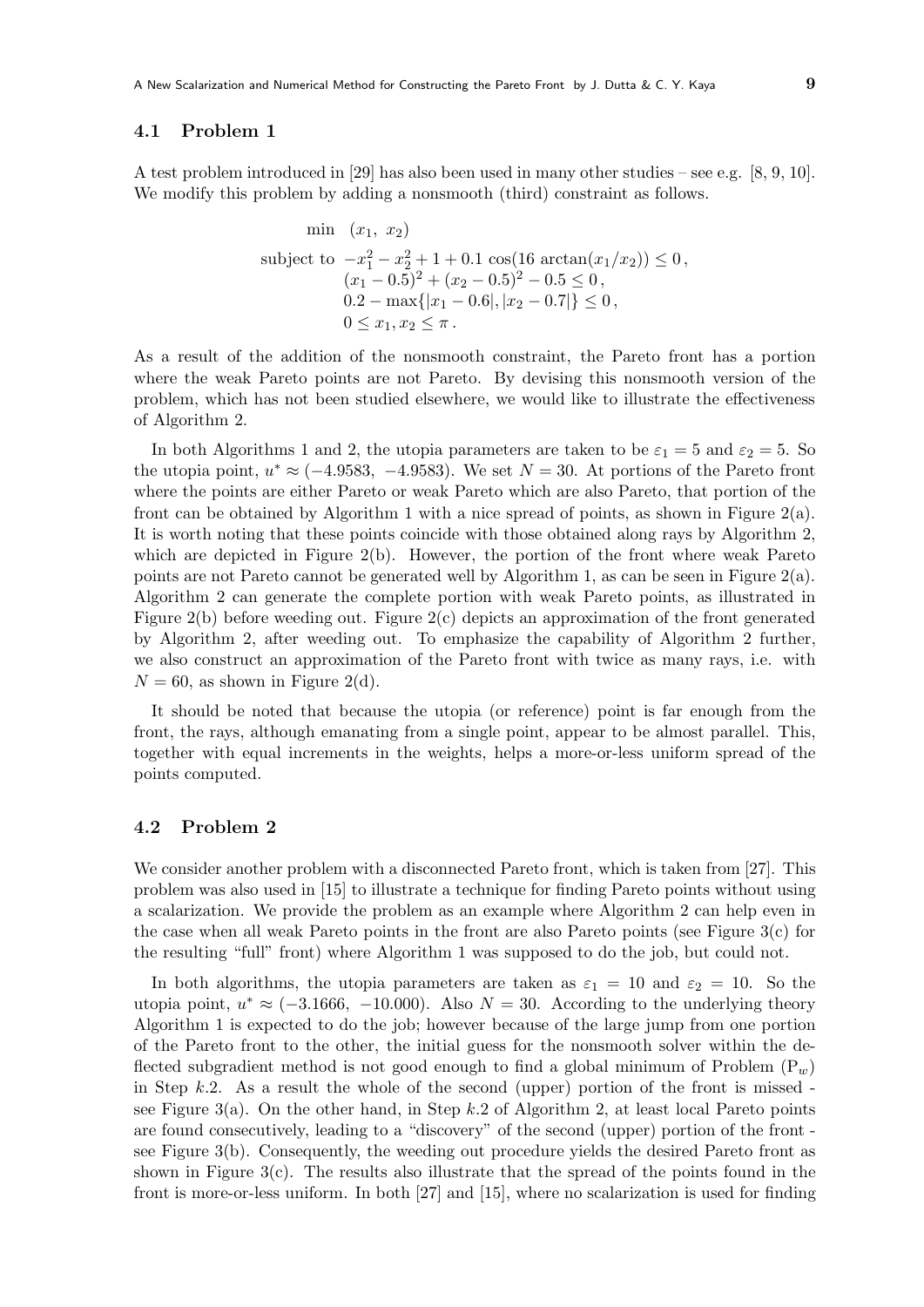

(a) Weak Pareto minima found by Alg. 1 (using no rays)



(c) Weak Pareto points after weeding out non-Pareto points along rays



(b) Weak Pareto and non-Pareto points found in Alg. 2 (rays shown by dashed lines)



(d) A refined approximation of the front using Alg. 2 with  $N = 60$ 

Figure 2: An illustration of improvement of an approximation of the Pareto front for Problem 1, from the set in (a) to the set in (c), with  $N = 30$ , and a refinement in (d) with  $N = 60$ .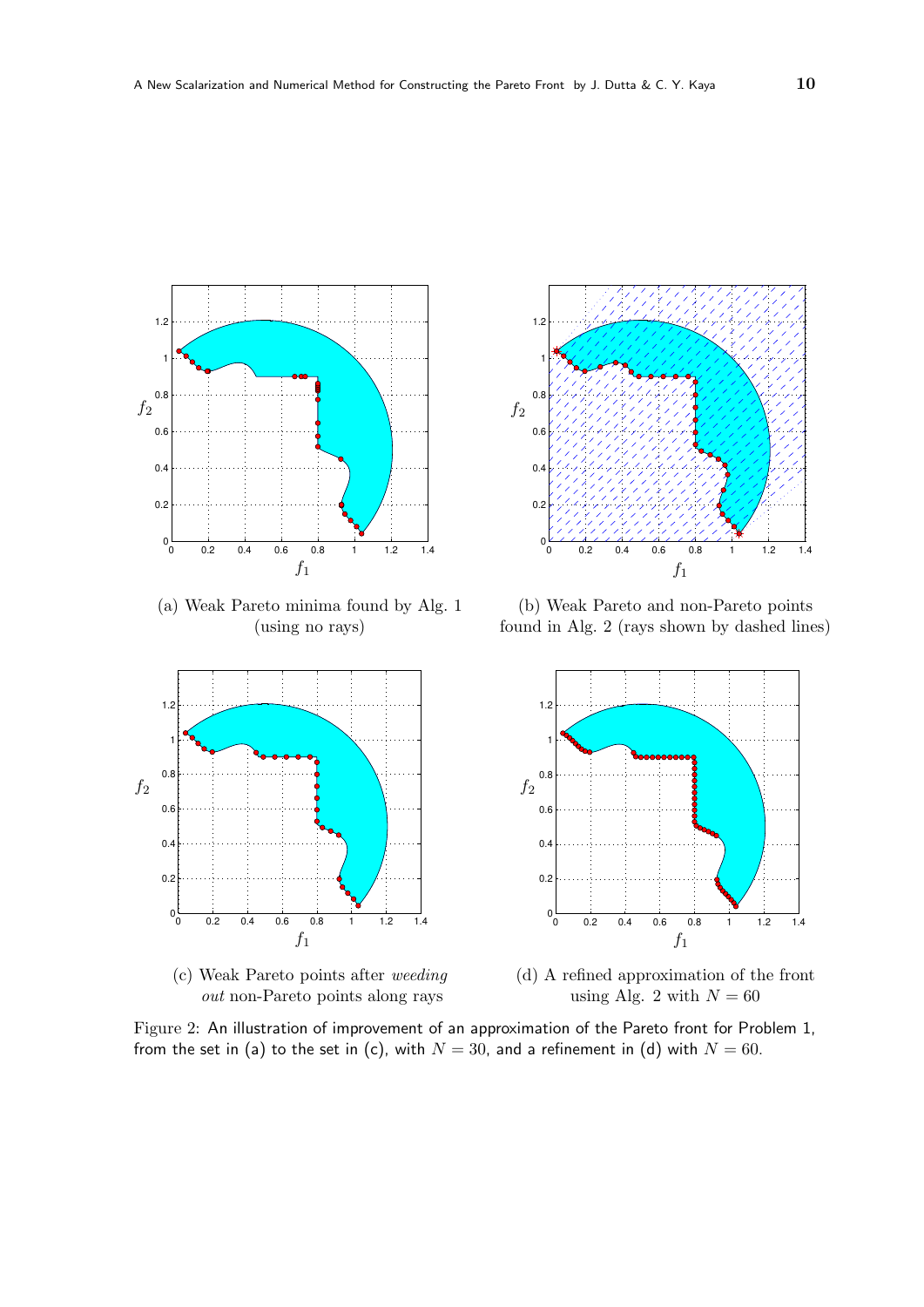

(a) Weak Pareto minima found by Alg. 1 (using no rays)



(b) Weak Pareto and non-Pareto points found in Alg. 2 (rays shown by dashed lines)







(d) A refined approximation of the front using Alg. 2 with  $N = 60$ 

Figure 3: An illustration of improvement of an approximation of the Pareto front for Problem 2, from the set in (a) to the set in (c), with  $N = 30$ , and a refinement in (d) with  $N = 60$ .

Pareto points, no uniformity in the points found in the front can be ensured. Finally, we present a refined approximation of the front in Figure 3(d) found by Algorithm 2, where we have taken twice as many rays, namely we have set  $N = 60$ .

### 4.3 Problem 3

We consider a problem from [20] as a case when Algorithms 1 and 2 work equally well. The same problem was also studied in [8].

In both algorithms, the utopia parameters are taken as  $\varepsilon_1 = 1$  and  $\varepsilon_2 = 45$ . So the utopia point,  $u^* \approx (-21.000, -56.627)$ . Also  $N = 30$ . Note that  $\varepsilon_1$  and  $\varepsilon_2$  have different orders of magnitudes; however, the chosen values help in getting an even spread of the points in the Pareto front - see Figure 4.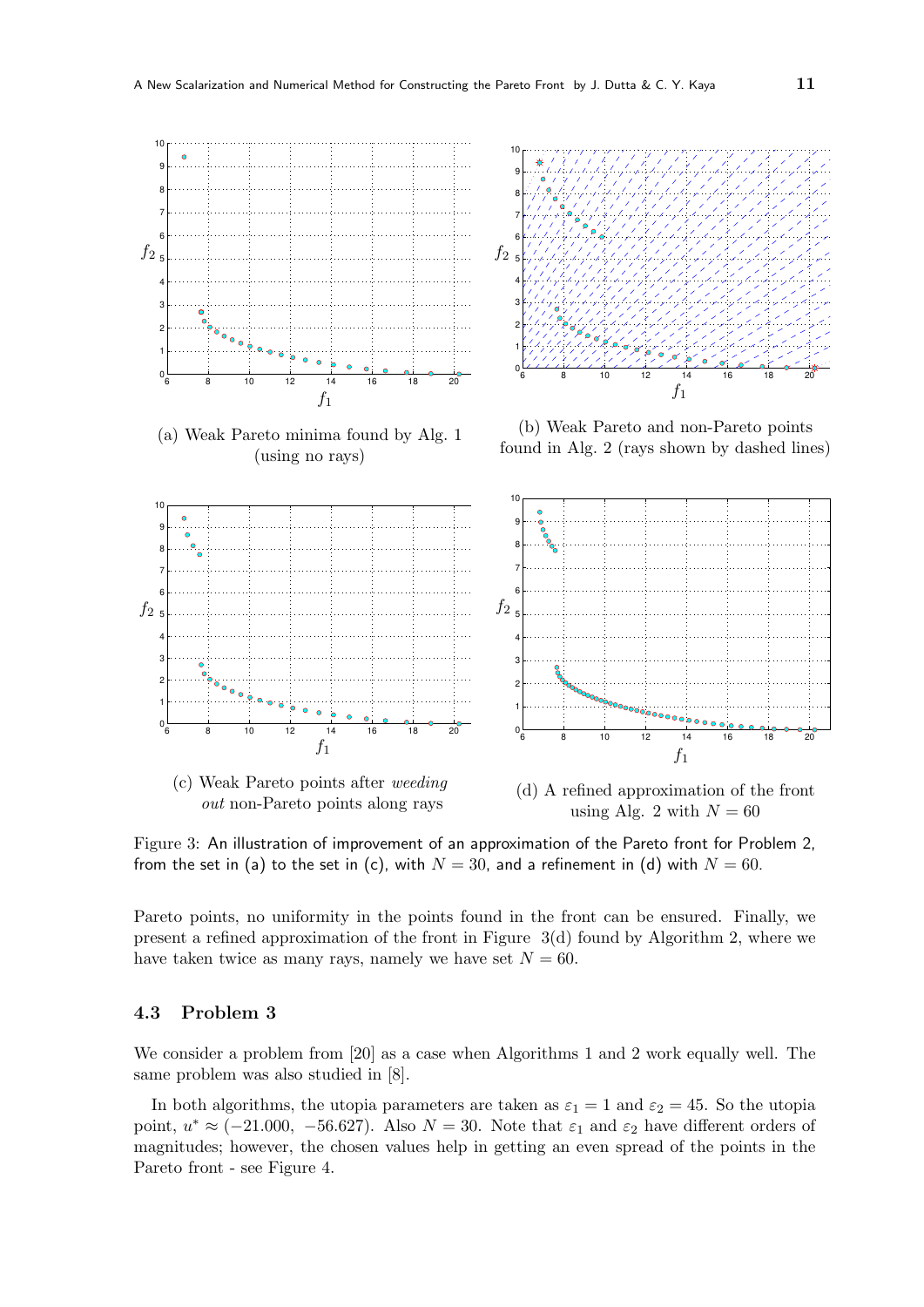

(a) Weak Pareto minima found by Alg. 1 (using no rays)

refinement in (d) with  $N = 60$  is also shown.



(b) Weak Pareto and non-Pareto points found in Alg. 2 (rays shown by dashed lines)



using Alg. 2 with  $N = 60$ Figure 4: An illustration of the similar fronts obtained for Problem 3 by Algorithms 1 and 2. A

All weak Pareto points are also Pareto points. So both Algorithms 1 and 2 give more-orless the same front - see Figures  $4(a)$  and (c). In fact, Algorithm 1 in this case accentuates the weak Pareto points more, because, for any values of weights corresponding to rays which do not intersect the front, Algorithm 1 finds a weak Pareto point at the boundary of a disconnected front. Algorithm 1 do not seem to have the problem it had for Problem 2, because the gaps between the disconnected portions of the front do not appear to be so large.

Finally, we present a refined approximation of the Pareto front with twice as many rays, i.e. with  $n = 60$ , in Figure 4(d). Accuracy and the uniformity of the points depicted in the figure looks to be better than those presented in [8].

### 5 Conclusion

We have presented a new scalarization technique, called Tchebychev scalarization along rays, and the associated Algorithm 2. We have also provided Algorithm 1, which is based on the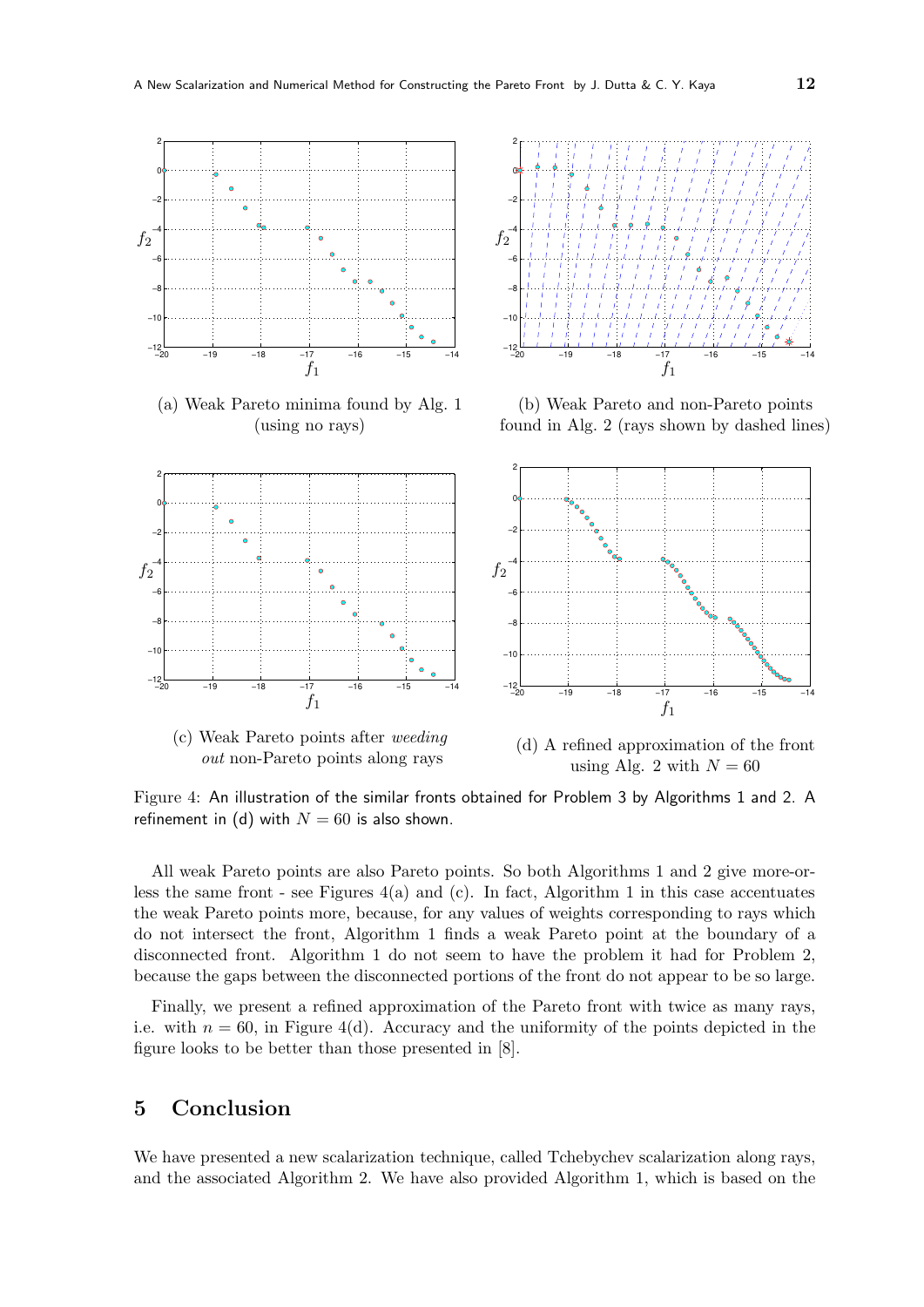classical Tchebychev scalarization. Algorithm 1 is effective for problems with a Pareto front where the set of weak Pareto points is the same as the set of Pareto points. Algorithm 2 is based on the new Tchebychev scalarization along rays (in the value space) associated with the weights of the scalarization. Although we have presented Algorithms 1 and 2 for biobjective problems, they can be generalized to problems with more than two objectives, using the techniques employed in this paper, as well as those given in [7, 9, 25], as a basis. It would be of particular interest to apply the techniques developed in this paper to nonconvex optimal control problems along lines similar to those given in [2] for convex optimal control problems.

### References

- [1] C. Audet, G. Savard, and W. Zghal, Multiobjective optimization through a series of single-objective formulations, SIAM J. Optim. 19 (2008), pp. 188–210.
- [2] H. Bonnel and C.Y. Kaya, Optimization over the efficient set of multi-objective convex optimal control problems, J. Optim. Theory Appl. 147 (2010), pp. 93-112.
- [3] R.S. Burachik, R.N. Gasimov, N.A. Ismayilova, and C.Y. Kaya, On a modified subgradient algorithm for dual problems via sharp augmented Lagrangian, J. Glob. Optim. 34 (2006), pp. 55–78.
- [4] R.S. Burachik, and C.Y. Kaya, An update rule and a convergence result for a penalty function method, J. Indust. Man. Optim. 3 (2007), pp. 381–398.
- [5] R.S. Burachik, and C.Y. Kaya, A deflected subgradient algorithm using a general augmented Lagrangian duality with implications on penalty methods, in: R. S. Burachik and J. C. Yao (Eds.): Variational Analysis and Optimization, Springer Verlag, to appear, 2010.
- [6] R.S. Burachik, and C.Y. Kaya, and M. Mammadov, An inexact modified subgradient algorithm for nonconvex optimization, Comput. Optim. Appl. 45 (2010), pp. 1–24.
- [7] I. Das and J. E. Dennis, Normal-boundary intersection: A new method for generating the Pareto surface in nonlinear multicriteria optimization problems, SIAM J. Optim. 8 (1998), pp. 631–657.
- [8] K. Deb, A. Pratap, S. Agarwal, and T. Meyarivan, A fast and elitist multiobjective genetic algorithm: NSGA-II, IEEE Trans. Evol. Computat. 6 (2002), pp. 182–197.
- [9] G. Eichfelder, Adaptive Scalarization Methods in Multiobjective Optimization, Springer, Berlin, Heidelberg, 2008.
- [10] G. Eichfelder, An Adaptive scalarization method in multi-objective optimization, SIAM J. Opt. 19 (2009), pp. 1694-1718.
- [11] G. Eichfelder, Scalarizations for adaptively solving multi-objective optimization problems, Comput. Optim. Appl. 44 (2009), pp. 249–273.
- [12] M. Ehrgott, Multicriteria Optimization, Springer, Berlin, Heidelberg, 2005.
- [13] A. Engau and M.M. Wiecek, Generating ε-efficient solutions in multiobjective programming, Euro. J. Oper. Res. 177 (2007), pp. 1566–1579.